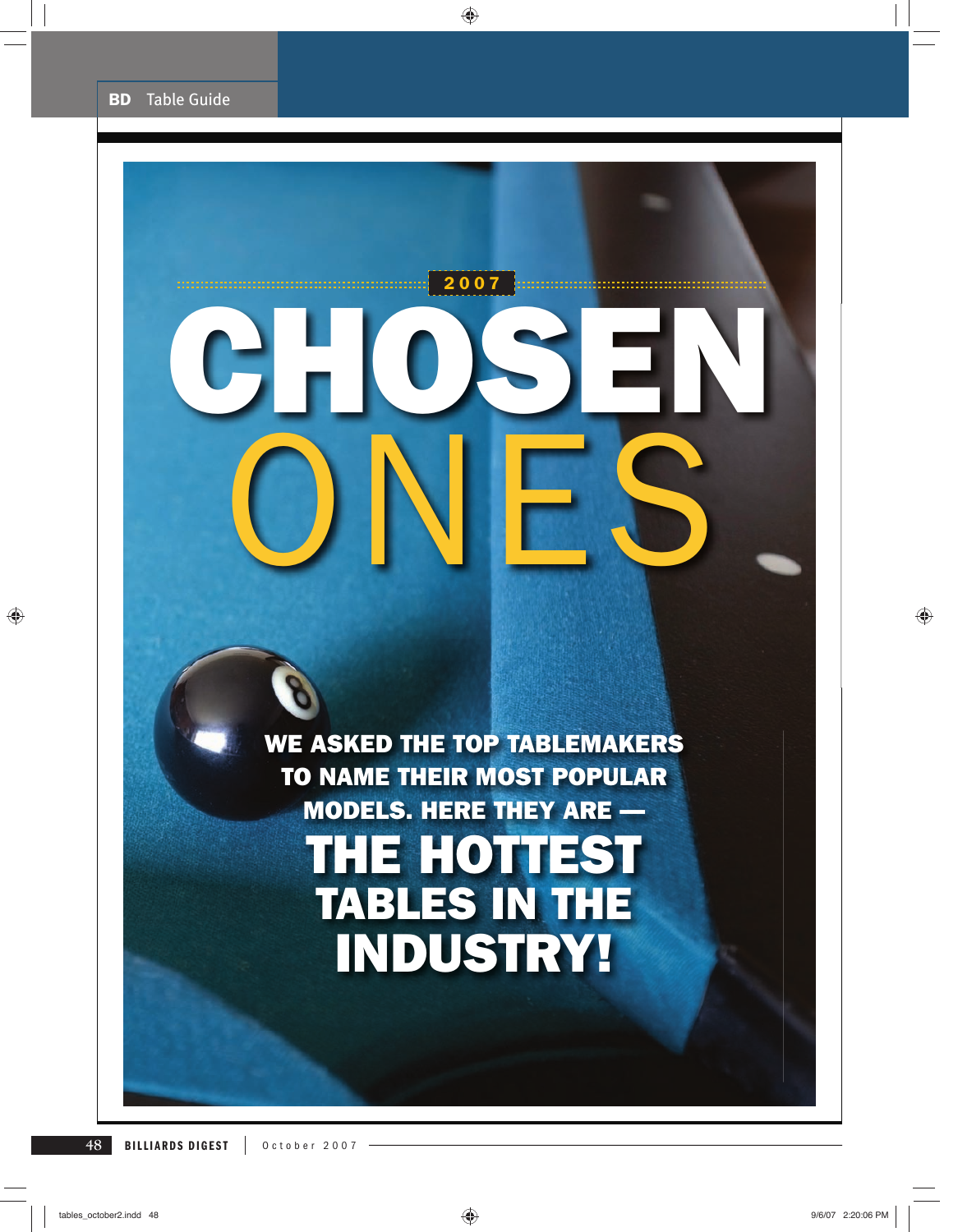LESS THAN \$5,000 **LESS THAN \$6,000** 

LESS THAN \$5.000

LESS THAN \$6

LESS THAN  $\$12.50$ 

# **ANTONETTE**

Beringer Billiard recent introduced its Antonette and Platinum series, raising the bar for high-end tables that emphasize posh styling. A variety of finishes are available. One-inch slate is standard, but the table offers a 1.5-inch upgrade as well.

#### **800-661-0106**



## **THE MAXIM TH**

Olhausen Billiard Mfg. Inc. goes modern with the Olha Maxim, sporting a floating double-pedestal base that supports a sleek rail-and-apron configuration. It's shown here in brushed aluminum, but the table is also available in all of Olhausen's standard wood a fi nishes (MSRP: \$7,750). nis

#### **www.olhausenbilliards.com www 800-866-4606 800**

### **FUSION FU**

Aramith has developed a sleek table with modern Ara accents that functions equally well for sport and acc dining. Your family supper can transform within sec-dini onds to a friendly pool tournament by lifting three tabletop sections. The table comes with  $\frac{3}{4}$ -inch slate, stretch pockets and an optional dual-height mechanism. mec

**www.fusiontables.com**

## **PONDEROSA**

Ponderosa pine trees are known for both their strength and robust rustic character. On this logstyle table from Northwoods Billiards, they lend backwoods backbone to the rails and body, topping legs made from Norway pine. The table comes in two finishes: clear and honey pine.

**www.northwoodsbilliards.com 320-259-0909**

# **ROYAL**

With its ornately carved rails and hand inlays, the Royal by Thomas Aaron Billiards seems antique but is more like an instant classic. Exotic burls, handapplied finish and tapered legs recall the Golden Age of Billiards. Play on it, and feel like a king.

**www.thomasaaronbilliards.com**





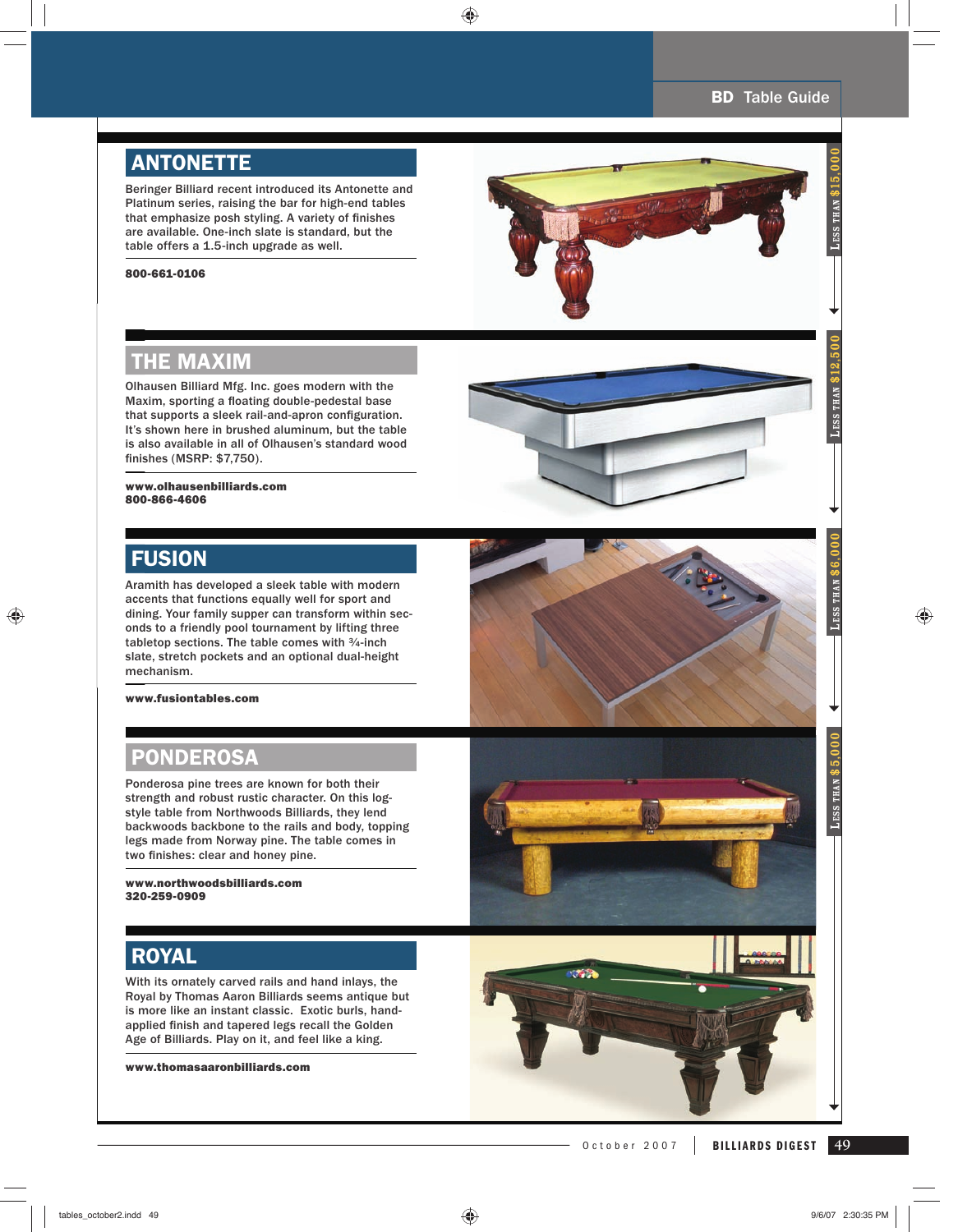

# **AUGUSTINE**

Here's a solid citizen from Imperial-JS that will fit in with any company you invite over. It's tough, with heavy gauge metal leg supports, bolt-through bracing construction and rails constructed of solid oak or maple (your choice). The classic design shows good taste, including Italian leather pockets and mother-of-pearl sights.

#### **www.imperialusa.com**



## **SANTA FE**

The two-tone styling of DLT Billiards' Santa Fe emphasizes its slinky shape. The streamlined cabinet and sturdy legs are constructed of select maple, and the extra-wide profile rails come standard with mother-of-pearl and abalone diamond sights.

**www.dltbilliards.com 888-782-2208**







# **THE SOUTHPORT**

Playcraft Industries spotlights a model with poolroom street cred that is attractive to both institutional and home users. The 8-foot and 9-foot sizes are available with drop pockets or ball return systems. Your color choices are cherry (shown) and black.

**www.playcraft.com timg@playcraft.com 800.728.8181**

## **SAN ANTONIO**

World of Leisure's top-seller combines a stylish arched cabinet and the classic ball-and-claw leg to create an archetypically "ageless" design. The table is available in 7-foot and 8-foot models, and is shown here with the Bordeaux finish.

**www.worldofl eisuremfg.com 800-843-6161**

## **STRATFORD**

The Stratford from Armand Billiards distinguishes itself with a full accessory drawer that accommodates several cues, racks, ball sets and other items. Metal-to-metal construction with interlocking support beams help carry the extra weight.

**www.armandbilliards.com**